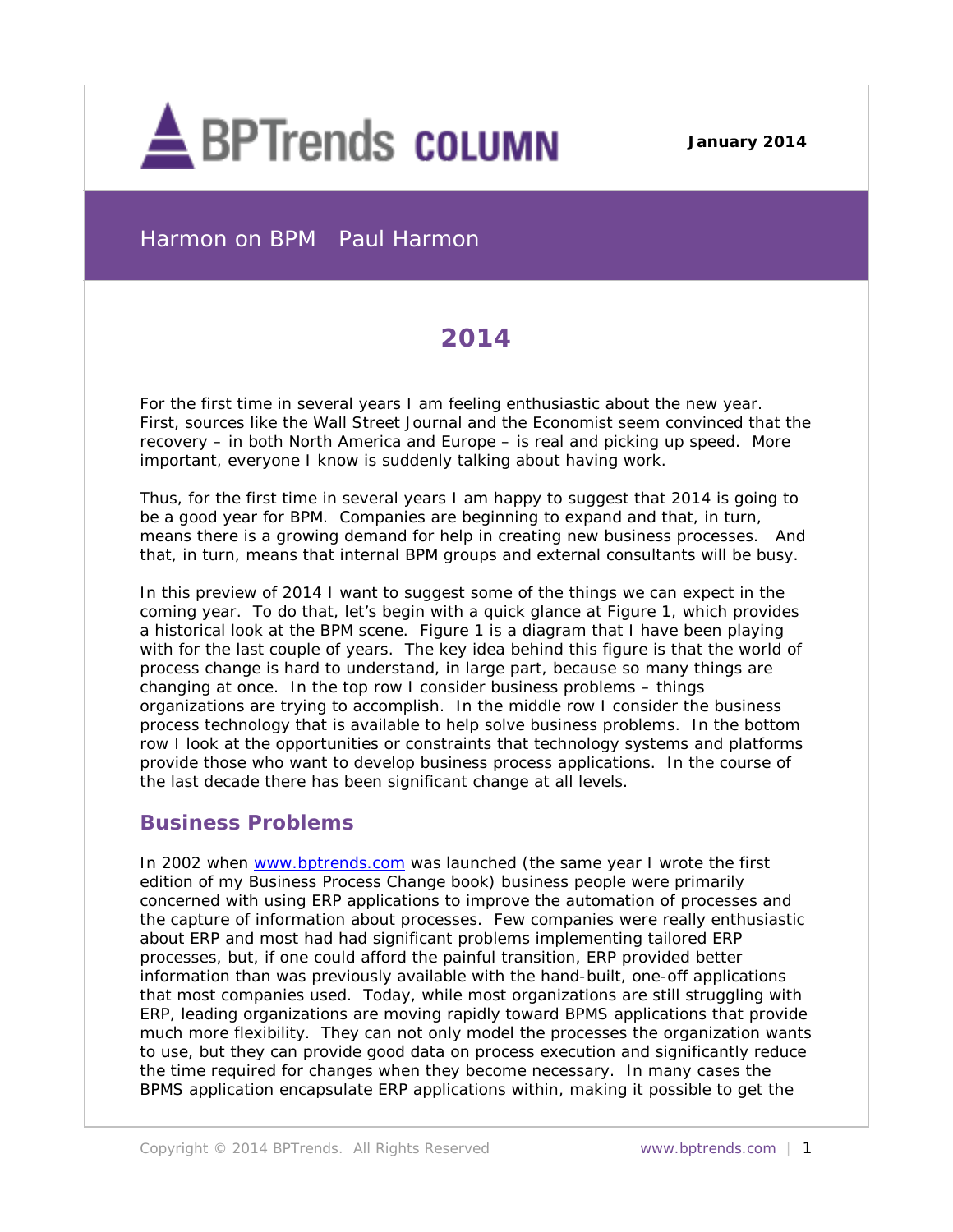benefit of a standard solution where it's appropriate, but to still have a tailored solution when it better reflects how your organization works.

Another good example is the gradual transition from a focus on the analysis of procedural business processes to A FOCUS ON more dynamic business processes. Most companies know how to model processes that function, in essence, like a production line, and always do the same things in the same order. Today, however, a growing number of companies are tackling processes, like providing hospital customer service, or arranging for a consulting project, that require an entirely different approach to modeling.



**Figure 1. Business Process Change** 

### **Technology Problems**

BPM Software vendors are struggling to incorporate new technologies into their products to better support new business process modeling concerns or that offer companies new ways to do things. Case Management and Process Mining are good examples. In the first instance, vendors are working to devise standards and develop software tools that can handle dynamic business processes. In the second instance, vendors are offering tools that can help business managers see the actual flow of work and more easily identify bottlenecks or return flows of all kinds.

### **Platform Problems**

Finally, the underlying technology is changing as well. In 2002, when BPTrends launched, most software vendors offered software tools that were based on a client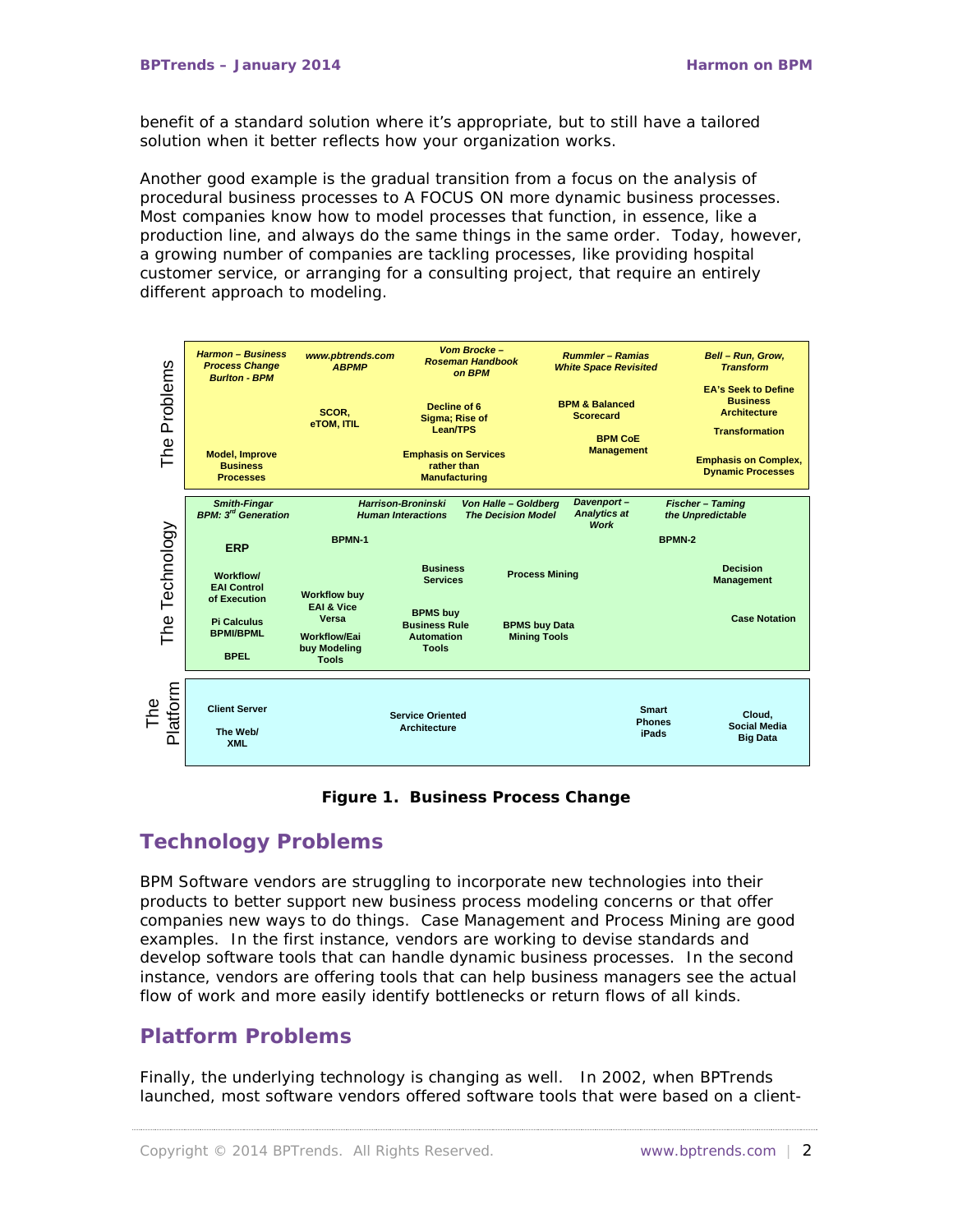server architecture, and smart phone apps were a dream confined to a few technology visionaries. Today, most software vendors are rushing to bring out cloud-based versions of their products, and apps that will allow business managers or employees to access their process information via their ipads and smartphones.

Most business people don't yet realize the power of cloud computing, but I can give one simple example. Formerly, when a BPMS vendors called on a client, the vendor had to close a sale before the customer could begin to load a version of the vendor's software on a company machine. Today, vendors are quick to grant prospects access to their tools, via the cloud, assuring that a would-be process team can be using BPM software on the same day the vendor calls on the prospect.

## **Trends for 2014**

With this overview in mind, I asked myself what I thought the dominant themes of 2014 would be.

Keep one qualification in mind: Its one thing to talk about exciting new developments and another thing to spend a lot of money or time on some new technology. Thus, for example, if you look at the latest BPTrends Survey, you find that lots of people say their companies are interested in case management, but only a few say that their companies are actually implementing process redesign projects that involve case management. Organizations explore new ideas long before they commit to spending money and implementing them. 2014 will be the first year that most companies have considered real expansion for a while. Most will have a backlog of things that they feel they should have done in the past 3-5 years and will decide to start on it in 2014. It will probably be another year or two before most companies begin to really focus on undertaking exciting new projects.

Many companies will probably want to revise business processes to take advantage of the new types of social media. In the last few years, while the recession has slowed many companies, consumers and employees have embraced smart phones and a variety of digital pads. Five years ago, only something like 4% of Amazon users downloaded books for Kindle. Today, well over 50% buy Kindle books. Many business processes will benefit by allowing customers to access an organization's services via social media. Similarly, many processes will be made more efficient by allowing employees to access or receive messages via pads or smart phones. Indeed, having an App that lets people interact with your website is already a hot item that many companies are pushing.

While most companies in the US have been treading water, or working to cut costs, the price of energy has fallen steadily. New technologies for getting oil and gas out of the ground promise to make the US a net exporter of energy in the next few years, and that, in turn, will lead many companies to rethink the economics of doing certain tasks within the US.

Similarly, the cost of labor in popular outsourcing markets, like India and China, has continued to rise, rapidly, and many US and European companies are reexamining whether certain tasks should remain outsourced, or should be brought back home.

At the same time, 3D printing is advancing very rapidly and promises a major rethink of manufacturing and inventory practices at major organizations throughout the world.